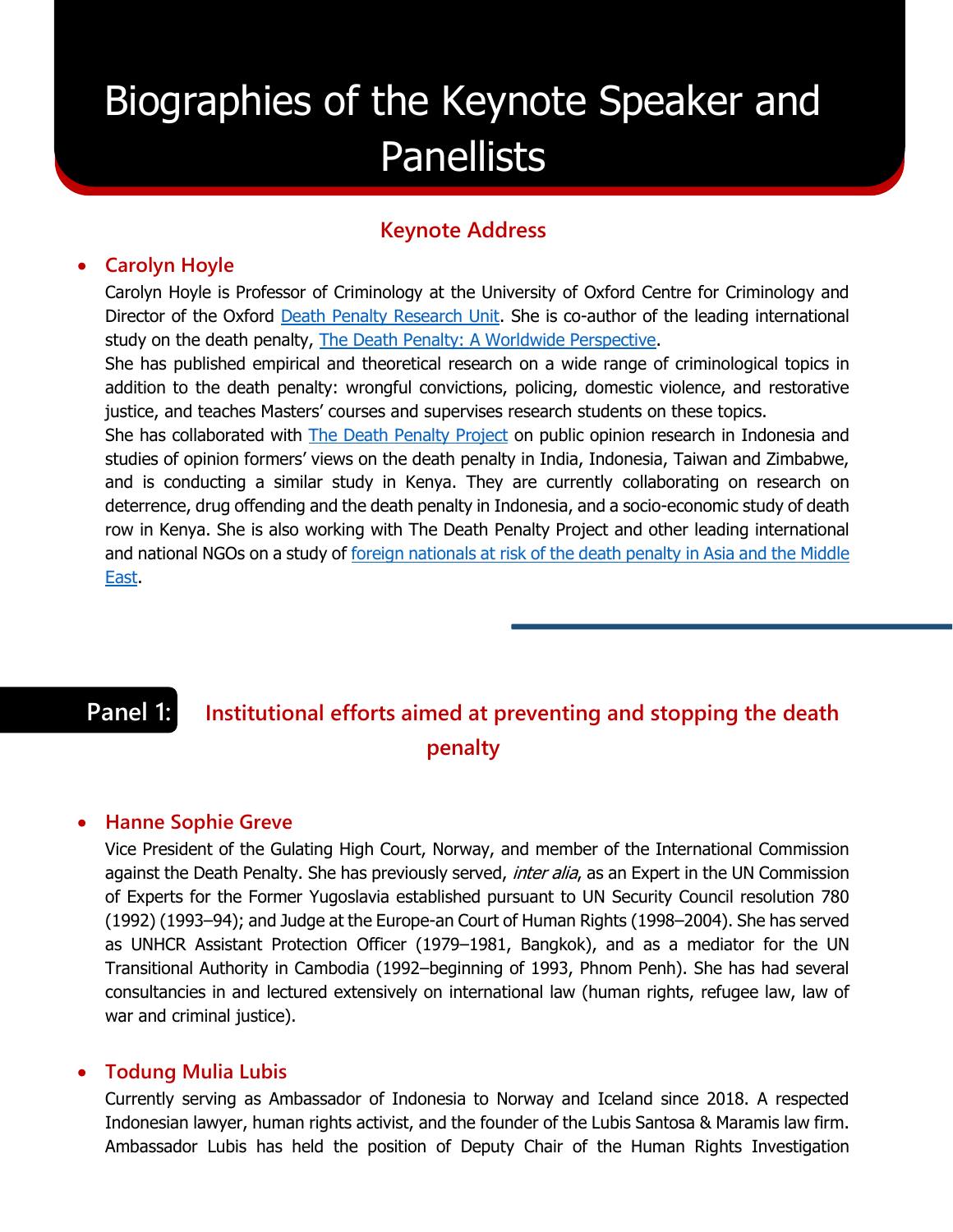Commission for East Timor, International Advisor for Human Rights Advocates in Berkeley, United States; and Member of the Asian Human Rights Commission in Hong Kong. Ambassador Lubis obtained his bachelor's degree from University of Indonesia, LL.M from University of California – Berkeley and Harvard University, PhD from University of California – Berkeley, he was awarded doctor Honoris Causa from Murdoch University and Professor from University of Melbourne. Ambassador Lubis attempted to convince the Constitutional Court of Indonesia to abolish death penalty through judicial review in 2007. In his position, Ambassador Lubis sees the current reluctance of the government to carry out the execution as a major development in Indonesia.

#### **Wera Helstrøm**

Senior adviser in the Section for Human Rights, Democracy and Gender Equality at the Norwegian Ministry of Foreign Affairs. She is the MFA's focal point for capital punishment, freedom of expression, and equal rights for sexual and gender minorities. She coordinates Norway's human rights recommendations to other UN member states in the Universal Periodic Review at the UN Human Rights Council. She is the author of Norway MFA's recently launched strategy for promoting freedom of expression, and has contributed to Norway's national action plan against discrimination based on sexual orientation, gender identity, gender expression and sex characteristics. Helstrøm has served as a Norwegian diplomat to Kenya and to the European Union in Brussels. She has a cand.mag. in international cultural and social studies from the University of Oslo, the University of Newcastle (Australia) and the UiT Arctic University of Norway.

#### **John Peder Egenæs**

Director of Amnesty International Norway. He has worked for Amnesty in various positions for 30 years, from Campaign Coordinator to Project Officer for Amnesty International's Human Rights Education Programme. Almost all his adult life, John Peder Egenæs has been advocating the rights of people who have been forgotten, persecuted or deprived of their right to freedom of speech by the authorities in their respective countries. Egenæs has an academic background in anthropology, in addition to practical teachers training.

## **Panel 2: Perspectives from various human rights mechanisms and international law aspects concerning the death penalty**

#### **Yuval Shany**

The Hersch Lauterpacht Chair in International Law and former Dean of the Law Faculty of the Hebrew University of Jerusalem. He was a member of the UN Human Rights Committee from 2013 to 2020, where he also served as the Chair of the Committee. During his 8-year term, the Committee has produced three General Comments, No.35 (article 9 - liberty and security of person), No.36 (article 6 - right to life) and No.37 (article 21 – right of peaceful assembly). He is a senior research fellow at the Israel Democracy Institute, the Chair of the Hebrew University's Minerva Center for Human Rights' academic committee, co-director of the Faculty's International Law Forum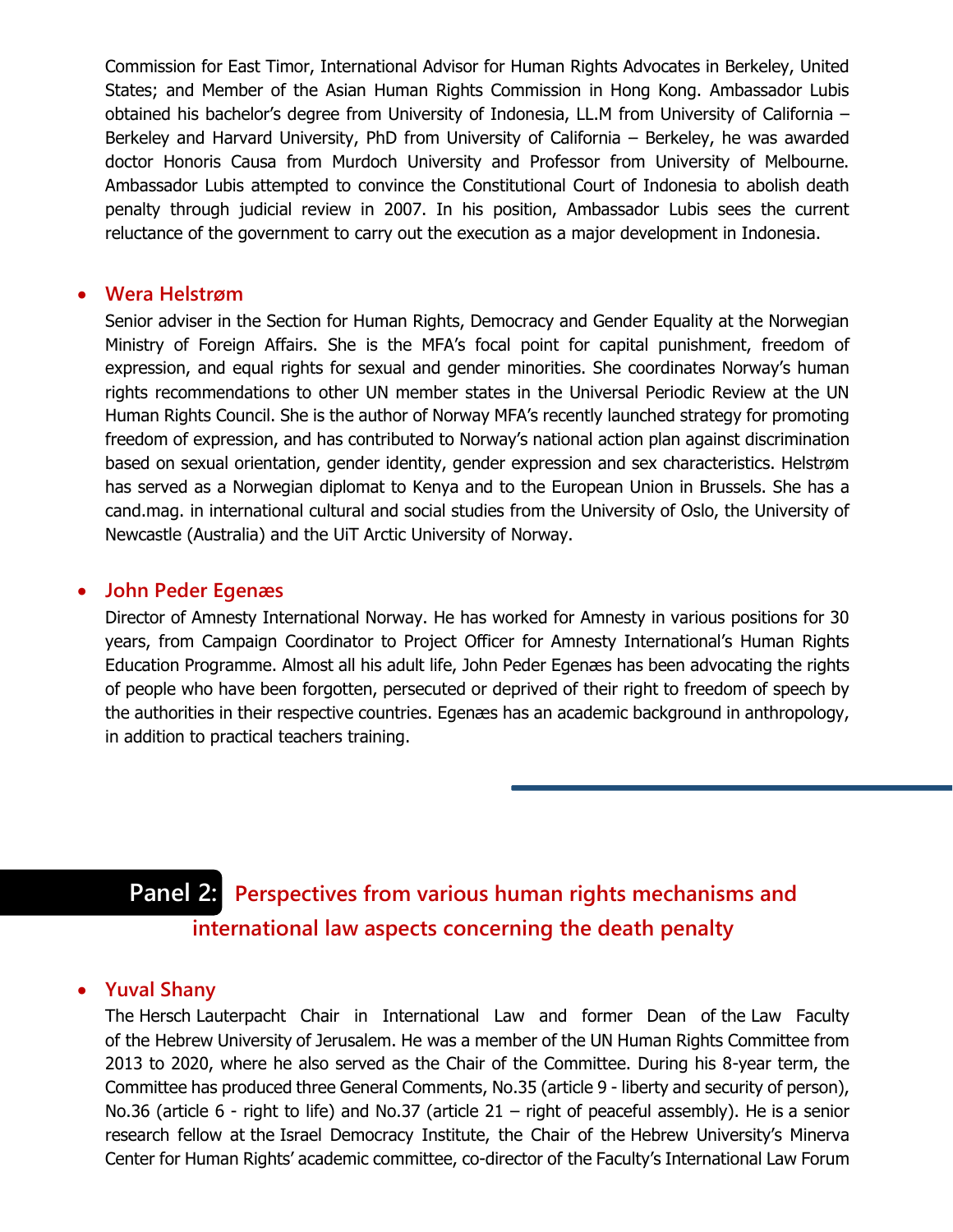and transitional justice program, and the head of the CyberLaw program of the Hebrew University CyberSecurity Research Center.

#### **Malene Alleyne**

Jamaican human rights lawyer and founder of Freedom Imaginaries, an organization that uses human rights law to tackle legacies of slavery and colonialism. She has over seven years of experience working with human rights bodies and organizations, including the Inter-American Commission on Human Rights and the United Nations. She is a country researcher in an upcoming study on the impact of the United Nations human rights treaty system, organized by the Centre for Human Rights, University of Pretoria, in collaboration with the Office of the High Commissioner for Human Rights. Malene holds a Master of Laws degree from Harvard Law School and a Master of Advanced Studies degree from the Graduate Institute of International Studies, Geneva. She received her Bachelor of Laws degree from the University of the West Indies, Cave Hill. She is qualified to practice law in Jamaica and Guyana.

#### **Solomon Dersso**

A highly respected legal scholar, human rights practitioner & peace and security and mediation expert. A recipient of the prestigious Vera Chirwa award from the Centre for Human Rights University of Pretoria, Dr Dersso currently serves as the Chairperson of the African Commission on Human and Peoples' Rights, African Union's premier human rights body. As member of the African Commission, he sponsored several key resolutions on country and thematic issues & led the drafting of the Commission's investigation report on human rights violations in Burundi in the context of the 2015 crisis. Dr Dersso is also credited for leading the drafting and adoption of the African Commission's studies on Transitional Justice and on Human Rights in Conflict Situations as well as the 2019 African Union's Transitional Justice Policy. An Adjunct Professor at the College of Governance Studies, Addis Ababa University, Dr Dersso has published widely and serves as editorial board member of, among others, the International Journal of Transitional Justice and the African Journal of Human Rights. Dr Dersso, the leading expert on the Peace and Security Council of the African Union, serves as the Founding Director of Amani Africa, the Addis Ababa based Pan-African policy research, training and consulting think tank known for its pioneer work on the African Union Peace and Security Council. He has a PhD from the School of Law, University of the Witwatersrand, LLM Degree from the Centre for Human Rights University of Pretoria, Masters' Degree in Peace Mediation from ETH Zurich and LLB Degree from School of Law, Addis Ababa University.

#### **William A. Schabas**

Professor of international law at Middlesex University in London, emeritus professor of international criminal law and human rights at Leiden University and distinguished visiting faculty at the Paris School of International Affairs, Sciences Po. He is also professor emeritus at the National University of Ireland Galway and honorary chairman of the Irish Centre for Human Rights. He is the author of more than twenty books in the fields of human rights and international criminal law, his most recent being The Customary International Law of Human Rights and the published version of the course he delivered at the Hague Academy of International Law in January 2021 entitled Relationships between International Criminal Law and Other Branches of Public International Law. Professor Schabas prepared the quinquennial reports on the death penalty for the United Nations Secretary-General in 2020, 2015 and 2010. He was a member of the Sierra Leone Truth and Reconciliation